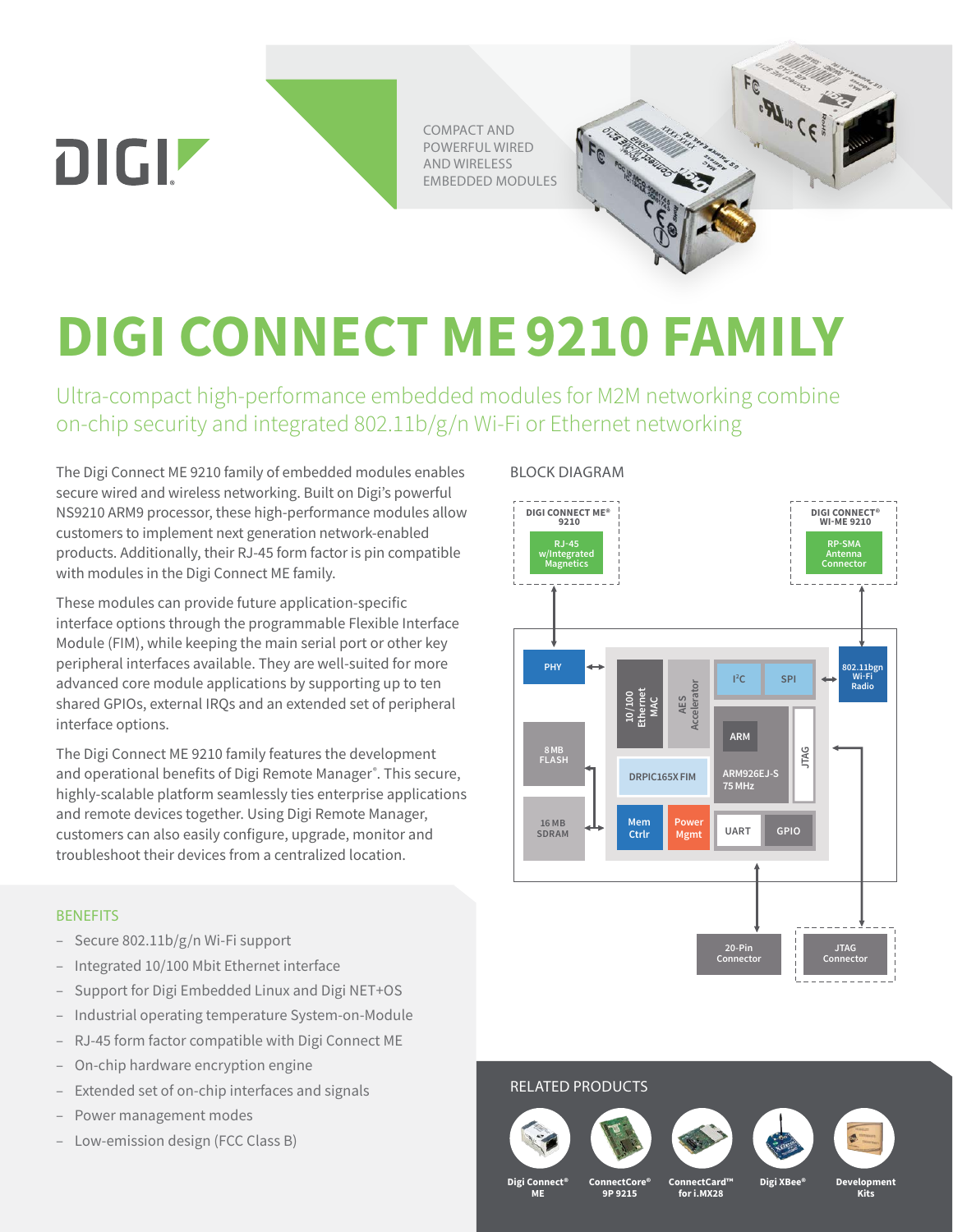# DIGI JUMPSTART KIT® OVERVIEW

| DIGI JUMPSTART KIT® FOR NET+OS                                                                                                                                                                                                                                                                                                                                                                            | DIGI JUMPSTART KIT® FOR EMBEDDED LINUX                                                                                                                                                                                                                                                                                                                                                          |
|-----------------------------------------------------------------------------------------------------------------------------------------------------------------------------------------------------------------------------------------------------------------------------------------------------------------------------------------------------------------------------------------------------------|-------------------------------------------------------------------------------------------------------------------------------------------------------------------------------------------------------------------------------------------------------------------------------------------------------------------------------------------------------------------------------------------------|
| This royalty-free turnkey solution for embedded software development is based<br>on the ThreadX Real-Time Operating System (RTOS), one of the most reliable and<br>field-proven RTOS solutions available. In addition to ThreadX, NET+OS® provides<br>the integrated building blocks needed to create product solutions with leading<br>network security using Digi embedded modules and microprocessors. | Built around a standard Linux 2.6 kernel distribution, the Digi JumpStart Kit for Embedded<br>Linux is tailored to the specific needs of embedded Linux development and provides<br>an easy-to-use, complete off-the-shelf embedded development platform. It includes all<br>components that are required to build secure network-enabled products based on the Digi<br>Connect ME 9210 family. |
| For professional NET+OS software development, the Eclipse based Digi ESP™<br>Integrated Development Environment (IDE) with graphical user interface and<br>high-speed USB 2.0 hardware debugger is provided out-of-the-box.<br>Royalty-free turnkey solution for embedded software development<br>$\bullet$<br>Built on field-proven and compact ThreadX RTOS<br>$\bullet$                                | The kit includes Digi ESP™ for Embedded Linux, a powerful and fully Linux-hosted<br>Integrated Development Environment based on the open Eclipse™ framework. Ideal for<br>new and experienced Linux developers, Digi ESP improves software design productivity<br>by accelerating and greatly simplifying driver and application development through a<br>user-friendly graphical interface.    |
| Fully integrated support for secure, IPv4/IPv6 networking applications<br>۰<br>Professional software development using Windows-based Digi ESP IDE<br>۰                                                                                                                                                                                                                                                    | Off-the-shelf development platform for network-enabled embedded systems<br>Royalty-free and with optimized 2.6 kernel and services support<br>$\bullet$<br>Linux Digi ESP IDE for accelerated software development<br>$\bullet$<br>Full Linux and Digi BSP source code included                                                                                                                 |





| SOFTWARE PLATFORM              | $NET+OS®$                                                                                                                                                                                                                                                                                                                          | <b>EMBEDDED LINUX</b>                                                                                                                                                                  |  |  |
|--------------------------------|------------------------------------------------------------------------------------------------------------------------------------------------------------------------------------------------------------------------------------------------------------------------------------------------------------------------------------|----------------------------------------------------------------------------------------------------------------------------------------------------------------------------------------|--|--|
| <b>MODULE</b>                  | Digi Connect ME 9210 or Digi Connect Wi-ME 9210 w/8 MB Flash, 16 MB SDRAM                                                                                                                                                                                                                                                          |                                                                                                                                                                                        |  |  |
| <b>DEVELOPMENT BOARD</b>       | 1 RS-232 serial port, GPIO configuration switches, screw terminal for GPIO signals, prototyping area, status LEDs<br>(serial, GPIO, power), logic signal header, test points, reset button, user/wake-up buttons, PoE module header,<br>9-30 VDC power supply, JTAG header and RS-232 console/debug port for JTAG-equipped modules |                                                                                                                                                                                        |  |  |
| CD/DVD                         | Digi NET+OS CD:<br>NET+OS 7, Digi ESP IDE, BSP source code, sample code,<br>Green Hills MULTI IDE support files, user documentation                                                                                                                                                                                                | Digi Embedded Linux 4 DVD:<br>Digi Embedded Linux, Digi ESP IDE, Linux and platform<br>specific source code, Universal boot loader source code<br>(U-Boot), sample code, documentation |  |  |
| <b>DOCUMENTATION</b>           | Quick start guide, Digi ESP tutorial, NET+OS porting guide,<br>NET+OS API documentation, Advanced Web Server, hardware<br>reference manual, development board schematics                                                                                                                                                           | Quick start guide, Digi Embedded Linux user's guide, hard-<br>ware reference manual, development board schematics                                                                      |  |  |
| POWER SUPPLIES AND ACCESSORIES | External wall power supply (110/240 VAC) with interchangeable outlet adapters<br>(North America, EU, UK, and Australia), crossover serial cable, Ethernet cable                                                                                                                                                                    |                                                                                                                                                                                        |  |  |
| <b>OTHER</b>                   | Digi JTAG Link USB 2.0 hardware debugger                                                                                                                                                                                                                                                                                           | N/A                                                                                                                                                                                    |  |  |

Please refer to the feature specs on our website for detailed information about the specific software platform capabilities.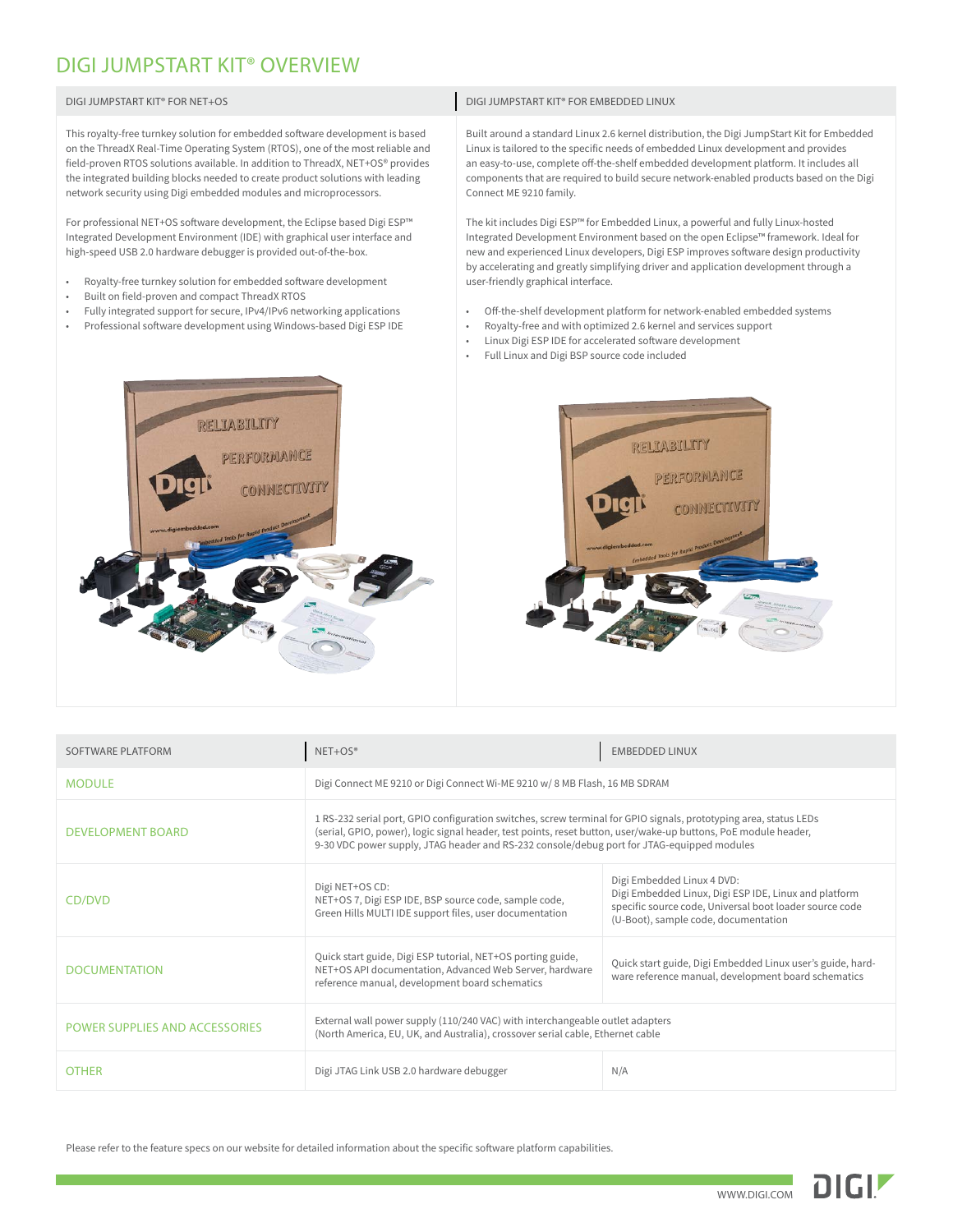| <b>SPECIFICATIONS</b>                  | Digi Connect ME® 9210                                                                                             | Digi Connect Wi-ME® 9210                                                                                                                                                                                       |  |  |  |
|----------------------------------------|-------------------------------------------------------------------------------------------------------------------|----------------------------------------------------------------------------------------------------------------------------------------------------------------------------------------------------------------|--|--|--|
| <b>HARDWARE</b>                        |                                                                                                                   |                                                                                                                                                                                                                |  |  |  |
| <b>PROCESSOR TYPE</b>                  | 32-bit Digi NS9210 processor                                                                                      |                                                                                                                                                                                                                |  |  |  |
| <b>ARM CORE</b>                        | ARM926EJ-S                                                                                                        |                                                                                                                                                                                                                |  |  |  |
| <b>PROCESSOR SPEED</b>                 | 75 MHz                                                                                                            |                                                                                                                                                                                                                |  |  |  |
| <b>CACHE</b>                           | 4k I/D Cache                                                                                                      |                                                                                                                                                                                                                |  |  |  |
| <b>MEMORY BASE POPULATION</b>          | Support up to 8 MB NOR Flash; Support up to 16 MB SDRAM                                                           |                                                                                                                                                                                                                |  |  |  |
| FLEXIBLE INTERFACE MODULES (FIMS)      | 300 MHz DRPIC165X CPU; 2k program/192 bytes data RAM                                                              |                                                                                                                                                                                                                |  |  |  |
| <b>ON-CHIP 256-BIT AES ACCELERATOR</b> | Yes                                                                                                               |                                                                                                                                                                                                                |  |  |  |
| <b>POWER MANAGEMENT MODES</b>          | On-the-fly clock scaling; Low-power sleep modes; Configurable scaling/wake-up events (EIRQ, UART, Ethernet, etc.) |                                                                                                                                                                                                                |  |  |  |
| <b>PINS/FORM FACTOR</b>                | RJ-45 connector style with 20-pin micro pin header (Samtec FTS-110-01-F-DV-TR)                                    |                                                                                                                                                                                                                |  |  |  |
| <b>HIGH-SPEED TTL SERIAL INTERFACE</b> | Full signal support (TXD, RXD, RTS, CTS, DTR, DSR and DCD); Hardware/Software flow control                        |                                                                                                                                                                                                                |  |  |  |
| <b>GPIO</b>                            | 10 shared; Up to 3 external IRQ options                                                                           |                                                                                                                                                                                                                |  |  |  |
| <b>SPI</b>                             | Master data rate up to 16.7 Mbps; Slave data rate up to 7.5 Mbps                                                  |                                                                                                                                                                                                                |  |  |  |
| ${}^{12}C$                             | v1.0 bus interface; 7-bit and 10-bit address modes                                                                |                                                                                                                                                                                                                |  |  |  |
| FLEXIBLE INTERFACE SUPPORT (FIM)       | UART, 1-Wire, USB device (low-speed), CAN BUS                                                                     |                                                                                                                                                                                                                |  |  |  |
| <b>WATCHDOG TIMER (16-BIT)</b>         | Yes                                                                                                               |                                                                                                                                                                                                                |  |  |  |
| <b>JTAG INTERFACE</b>                  | Available on development modules only                                                                             |                                                                                                                                                                                                                |  |  |  |
| <b>ON-BOARD POWER SUPERVISOR</b>       | Yes                                                                                                               |                                                                                                                                                                                                                |  |  |  |
| <b>WAVE-SOLDERABLE DESIGN</b>          | No clean flux process                                                                                             |                                                                                                                                                                                                                |  |  |  |
| DIMENSIONS (L X W X H)                 | 1.445 in (36.7 mm) x 0.75 in (19.05 mm) x 0.735 in (18.67 mm)                                                     |                                                                                                                                                                                                                |  |  |  |
| <b>NETWORK INTERFACE - WIRED</b>       |                                                                                                                   |                                                                                                                                                                                                                |  |  |  |
| <b>PHYSICAL LAYER</b>                  | 10/100Base-T                                                                                                      | N/A                                                                                                                                                                                                            |  |  |  |
| <b>DATA RATE</b>                       | 10/100 Mbps (auto-sensing)                                                                                        | N/A                                                                                                                                                                                                            |  |  |  |
| <b>MODE</b>                            | Full- or half-duplex (auto-sensing)                                                                               | N/A                                                                                                                                                                                                            |  |  |  |
| <b>CONNECTOR</b>                       | RJ-45 w/ magnetics                                                                                                | N/A                                                                                                                                                                                                            |  |  |  |
| POE POWER PASS-THROUGH                 | 802.3af compliant (Mid- and End-span)                                                                             | N/A                                                                                                                                                                                                            |  |  |  |
| NETWORK INTERFACE - WIRELESS LAN       |                                                                                                                   |                                                                                                                                                                                                                |  |  |  |
| <b>STANDARD</b>                        | N/A                                                                                                               | IEEE 802.11b/g/n                                                                                                                                                                                               |  |  |  |
| <b>FREOUENCY</b>                       | N/A                                                                                                               | 2.4 GHz                                                                                                                                                                                                        |  |  |  |
| <b>DATA RATE</b>                       | N/A                                                                                                               | Up to 65 Mbps with automatic fallback<br>CCK (11/5 Mbps), DQPSK (2 Mbps), DBPSK (1 Mbps), OFDM                                                                                                                 |  |  |  |
| <b>MODULATION</b>                      | N/A                                                                                                               | (6, 9, 12, 18, 24, 48, 54 and 65 Mbps)                                                                                                                                                                         |  |  |  |
| <b>TYPICAL TRANSMIT POWER</b>          | N/A                                                                                                               | +17 dBm                                                                                                                                                                                                        |  |  |  |
| <b>RECEIVE SENSITIVITY</b>             | N/A                                                                                                               | -69 dBm @ 54 Mbps                                                                                                                                                                                              |  |  |  |
| <b>CONNECTOR</b>                       | N/A                                                                                                               | 1 x RP-SMA                                                                                                                                                                                                     |  |  |  |
| <b>WLAN SECURITY</b>                   |                                                                                                                   |                                                                                                                                                                                                                |  |  |  |
| WEP (WIRED EQUIVALENT PRIVACY)         | N/A                                                                                                               | 64/128-bit encryption (RC4)                                                                                                                                                                                    |  |  |  |
| WPA/WPA2/802.11I                       | N/A                                                                                                               | 128-bit TKIP/CCMP (AES) encryption. Enterprise mode (802.1X): LEAP (WEP<br>only), PEAP, TTLS, TLS, EAP-FAST, GTC, MD5, OTP, PAP, CHAP, MSCHAP,<br>MSCHAPv2, TTLS-MSCHAPv2. Pre-shared key mode (PSK/Personal). |  |  |  |
| ENVIRONMENTAL                          |                                                                                                                   |                                                                                                                                                                                                                |  |  |  |
| <b>OPERATING TEMPERATURE</b>           | -40° C to +75° C (-40° F to +167° F) -40° C to +85° C (-40° F to +185° F) with external thermal pad*              |                                                                                                                                                                                                                |  |  |  |
| STORAGE TEMPERATURE                    | -50° C to +125° C (-58° F to +257° F)                                                                             |                                                                                                                                                                                                                |  |  |  |
| <b>RELATIVE HUMIDITY</b>               | 5% to 90% (non-condensing)                                                                                        |                                                                                                                                                                                                                |  |  |  |
| <b>ALTITUDE</b>                        | 12,000 feet (3,658 meters)                                                                                        |                                                                                                                                                                                                                |  |  |  |
| POWER REQUIREMENTS (3.3 VDC)           |                                                                                                                   |                                                                                                                                                                                                                |  |  |  |
| MAXIMUM                                | 450 mA (1.485 W)                                                                                                  |                                                                                                                                                                                                                |  |  |  |
| <b>TYPICAL</b>                         | 346 mA (1.14 W)                                                                                                   |                                                                                                                                                                                                                |  |  |  |
| <b>IDLE</b>                            | UART and Ethernet activated<br>186 mA (613 mW)/16 clock scaling, Ethernet activated                               | $\overline{\phantom{a}}$                                                                                                                                                                                       |  |  |  |
| <b>SLEEP</b>                           | 3.3 VDC @ 34 mA (113 mW)                                                                                          | 3.3 VDC @ 142 mA (486 mW)                                                                                                                                                                                      |  |  |  |
| WARRANTY                               |                                                                                                                   |                                                                                                                                                                                                                |  |  |  |
| <b>PRODUCT WARRANTY</b>                | 3 years                                                                                                           |                                                                                                                                                                                                                |  |  |  |
|                                        |                                                                                                                   |                                                                                                                                                                                                                |  |  |  |

Please see hardware reference manual for detailed information

**College**